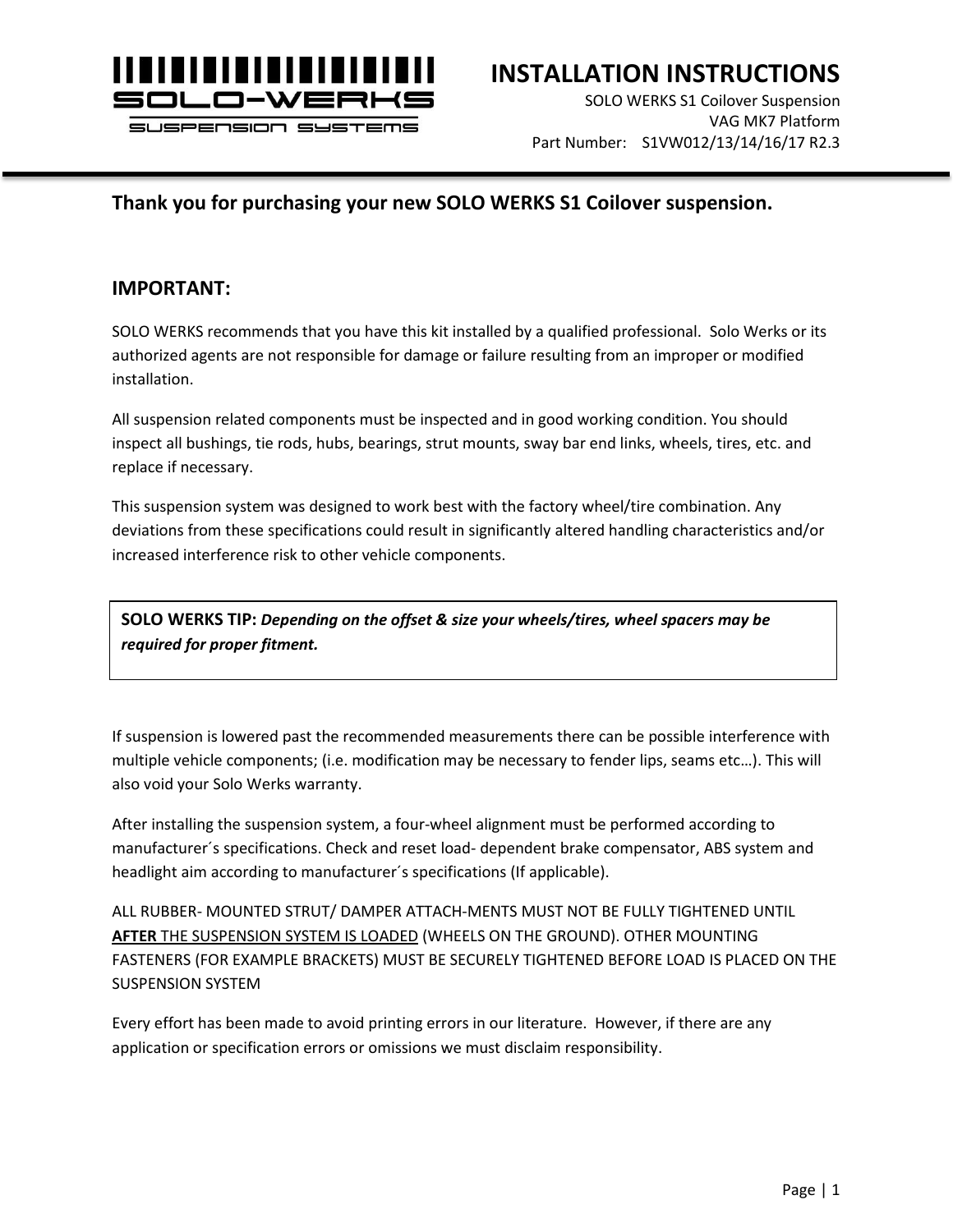

# **INSTALLATION INSTRUCTIONS**

SOLO WERKS S1 Coilover Suspension VAG MK7 Platform Part Number: S1VW012/13/14/16/17 R2.3

### **Original Suspension Removal- Front:**

**SOLO WERKS TIP:** *Disconnect Headlight level sensor on control arm (if equipped) before any other steps are taken. Disregard for this step could result in damage to sensor link.*

- 1. Support Lower Control Arm/Spindle with floor jack
- 2. Remove any lines from original suspension strut mounts
- 3. Remove OEM sway bar end link from strut housing
- 4. Remove Lower Pinch Bolt/Nut from spindle)
- 5. Using Strut Spreader Tool (VAG part # SCW3435), spread spindle mount
- 6. Lower the control arm to separate strut from spindle.
	- a. Ensure that the lower control arm is still supported
	- b. This may require work to separate as corrosion may limit movement
	- c. Using rubber mallet tap the cast spindle to free strut from spindle
- 7. Support strut from inside wheel well
- 8. Remove three upper strut mount bolts accessing them inside engine bay underneath wiper cowl
- 9. Remove strut assembly
- 10. Leave the Strut Spreader in place

**NOTE:** If you are using your existing upper strut mount and bearing (Fig 1 #2 & 3) you must remove these items from the strut assembly. These items are under extreme pressure from the front spring and must be removed using an appropriate spring compressor to relieve the pressure. Follow the directions given by the manufacturer of the Spring Compressor to safely remove the spring and disassemble the Strut Assembly.

**SOLO WERKS TIP:** *As the strut mounts and bearings are a consumable/wear item and are a known fail point on this chassis Solo Werks recommends using new 034Motorsports Density mounts with new OEM Bearings and leaving your original suspension as an assembly. These parts are available from your Solo Werks Dealer or your local VW/Audi parts dealer.*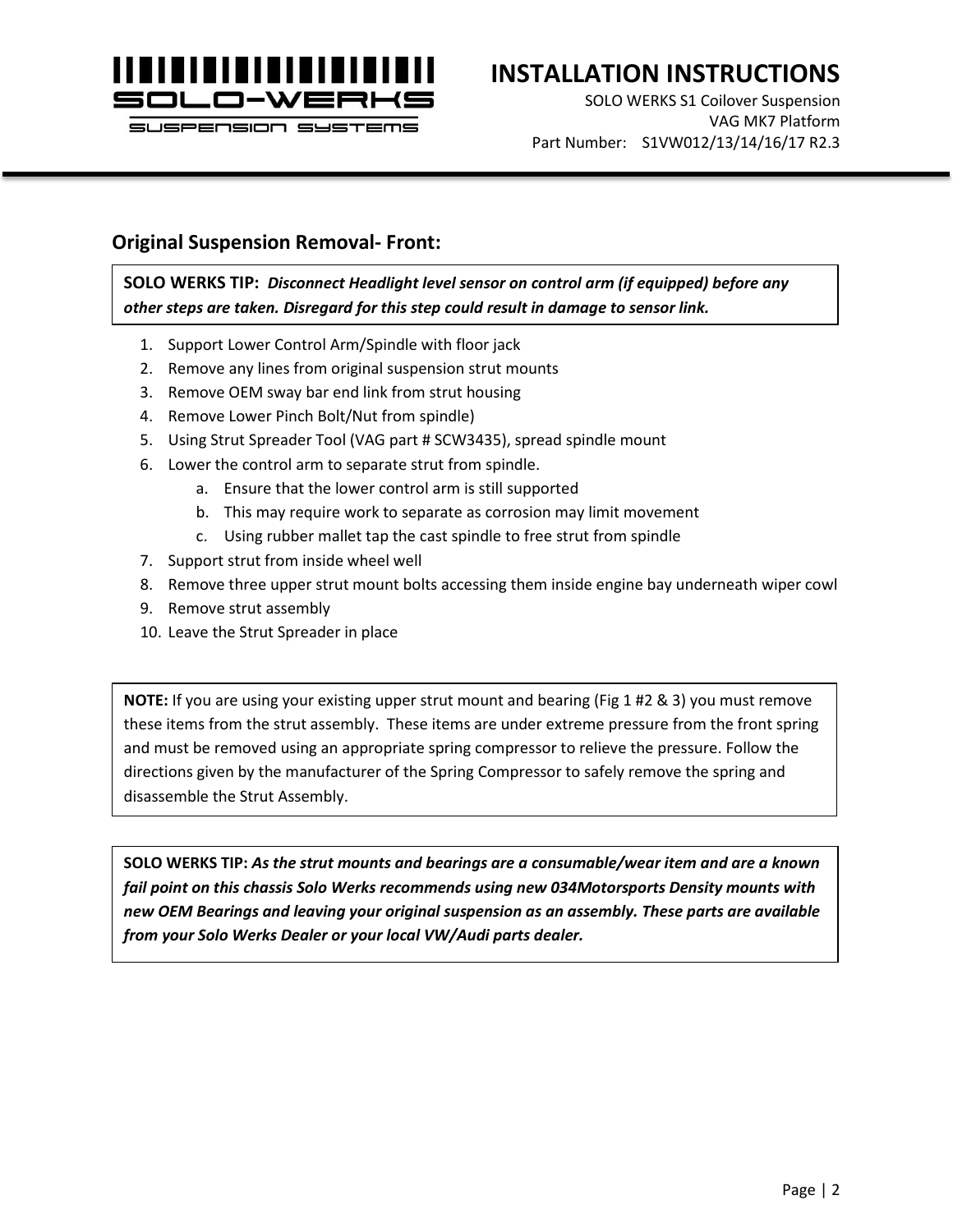

# **INSTALLATION INSTRUCTIONS**

SOLO WERKS S1 Coilover Suspension VAG MK7 Platform Part Number: S1VW012/13/14/16/17 R2.3

### **Solo Werks Coilover Pre Assembly – Priming the Dampers**



**SOLO WERKS TIP:** *As the suspension is shipped and stored in a horizontal position, it is advisable to exercise or Prime the shock absorber before you install them to ensure that the internal contents are in the correct chambers. Therefore, we advise that before you assemble the front coilover shock absorber, take a moment to purge the shock absorber.* 

*To do this, one side at a time remove the following from one of the front Coilover Assemblies (if equipped):*

- *Two Upper fasteners\* (lock nut and securing nut – model dependent)*
- *Upper Spring Perch*
- *Main Spring*
- *Spring Isolator*
- *Helper Spring*

*You will then be left with the coilover strut with the bumpstop and vent disc on the shaft. Pull the bumpstop up to the top of the chrome shock shaft, just before the threaded portion.* 

*With the shock upright (as it would be installed in the vehicle) compress the shock shaft until the bump stop touches the shock housing, and then pull to extend the shock shaft back to full extension.*

 *Repeat 3-5 times minimum. You will notice the shock forces getting progressively harder each time. Once they feel consistent each way, you are ready to install.*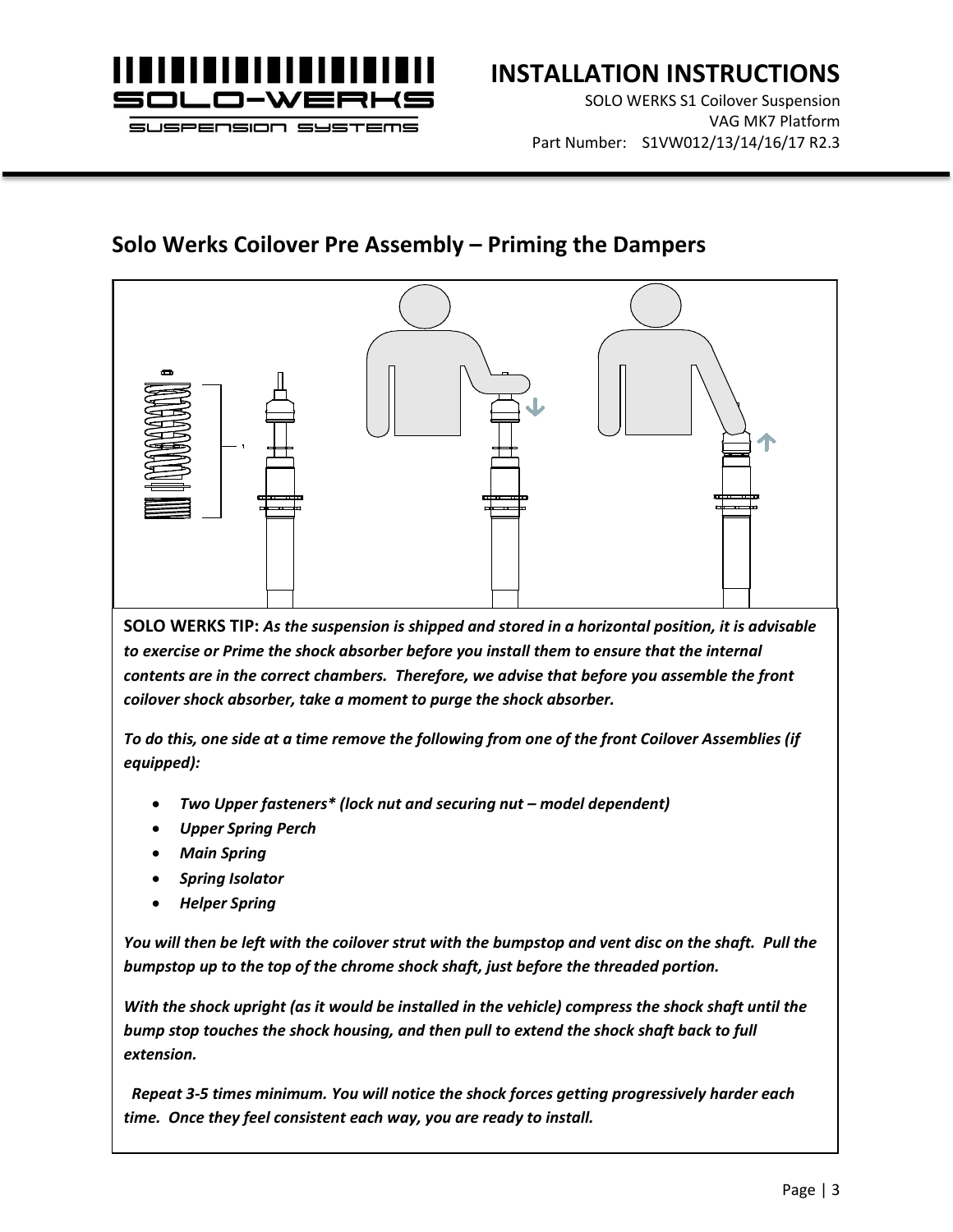

### **INSTALLATION INSTRUCTIONS**

SOLO WERKS S1 Coilover Suspension VAG MK7 Platform Part Number: S1VW012/13/14/16/17 R2.3

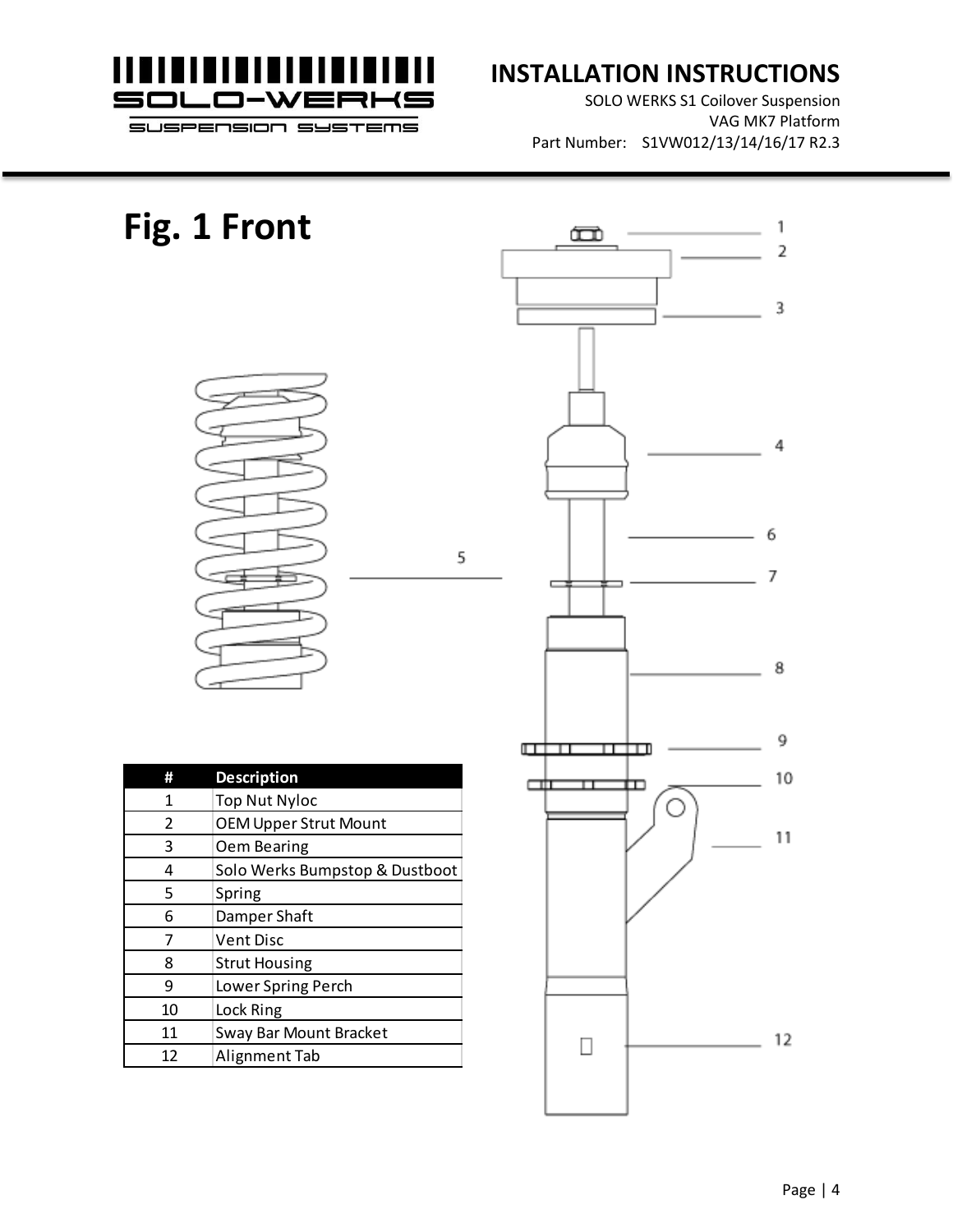

## **INSTALLATION INSTRUCTIONS**

SOLO WERKS S1 Coilover Suspension VAG MK7 Platform Part Number: S1VW012/13/14/16/17 R2.3

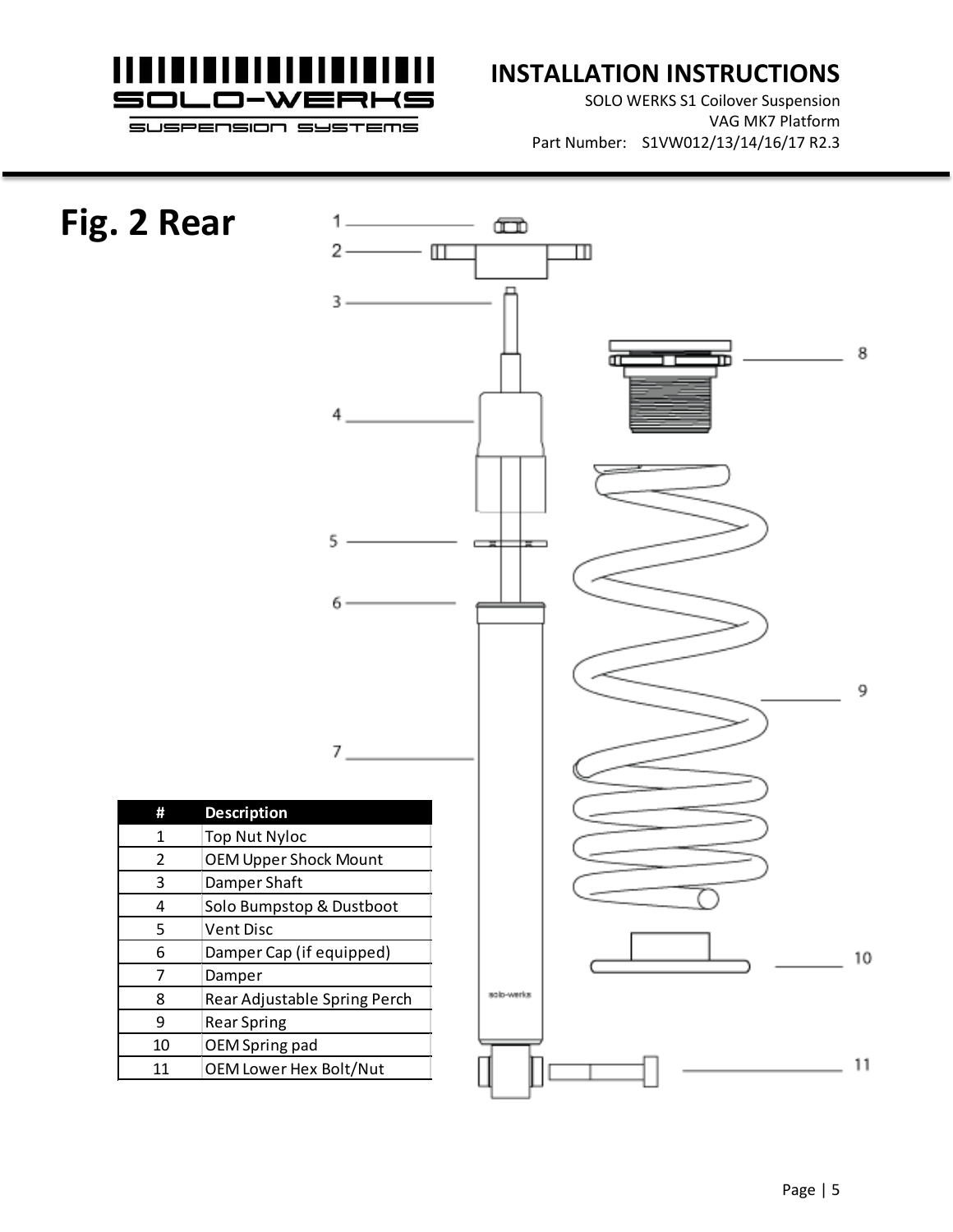

# **INSTALLATION INSTRUCTIONS**

SOLO WERKS S1 Coilover Suspension VAG MK7 Platform Part Number: S1VW012/13/14/16/17 R2.3

#### **Solo Werks Coilover Assembly and Installation – Front:**

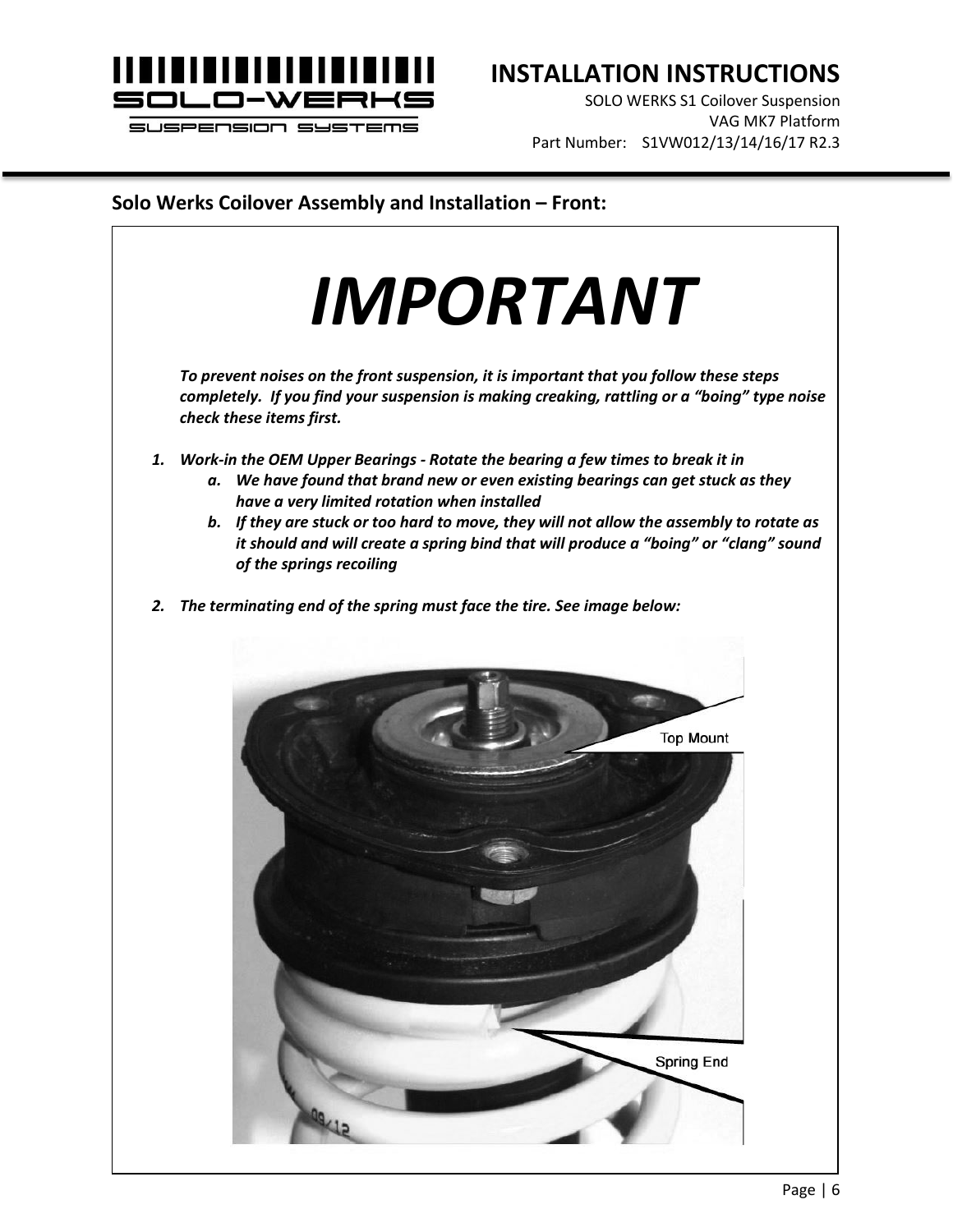

# **INSTALLATION INSTRUCTIONS**

SOLO WERKS S1 Coilover Suspension VAG MK7 Platform Part Number: S1VW012/13/14/16/17 R2.3

### **Solo Werks Coilover Assembly and Installation – Front (continued):**

Assemble the coilover assembly with the OEM Strut Mount and bearing using the provided hardware as in the diagram Fig.1

- a. Top nut should be torqued to 44 ft-lbs. (Fig. 1 #1)
- b. Once assembled, we recommend starting the main perch at 25mm (1") of thread remaining below the main perch/spring seat using the included spanner wrench – actual vehicle height will be set later in the process. (Fig.1 # 10&11)

NOTE: Use of an anti-corrosion product such as the Boeshield T-9 on the threads & main perch/spring seat at this point (Fig.1 # 10&11) can make the adjustment process much easier and will add an extra layer of protection. A sample bottle of Boeshield T-9 is included in your installation packet, and additional units are available from your Solo Werks dealer.

- 2. Insert strut assembly into vehicle
	- a. Reinstall three upper strut mount bolts but do not tighten at this time.

NOTE: Before proceeding with the next step, inspect the inside of the Spindle for debris (rust/dirt etc. Fig.1 #13). Also note the placement of the ridge that is built into the inner lower edge of the tube of the spindle. This is a locator for the shock tube, which must be inserted into the tube until it is stopped by this ridge. Only at this point is the shock properly seated in the Spindle.

- 3. With the Strut Spreader in place:
	- a. Insert strut assembly into Spindle housing with the metal bolt locator through the split (Fig.1 #13).
	- b. Slide the strut assembly down until the bottom of the strut housing has bottomed out on the internal ridge in the spindle.
- 4. Replace lower spindle bolt through spindle housing and strut locator
- 5. Fasten the self-locking nut onto the lower spindle bolt and tighten to:
	- a. 37 ft-lbs + ¼ turn (90**°)**
- 6. Repeat procedure on the other side.
- 7. Once vehicle is placed back on the ground under its own weight, Torque upper strut mount bolts to 11 ft-lbs.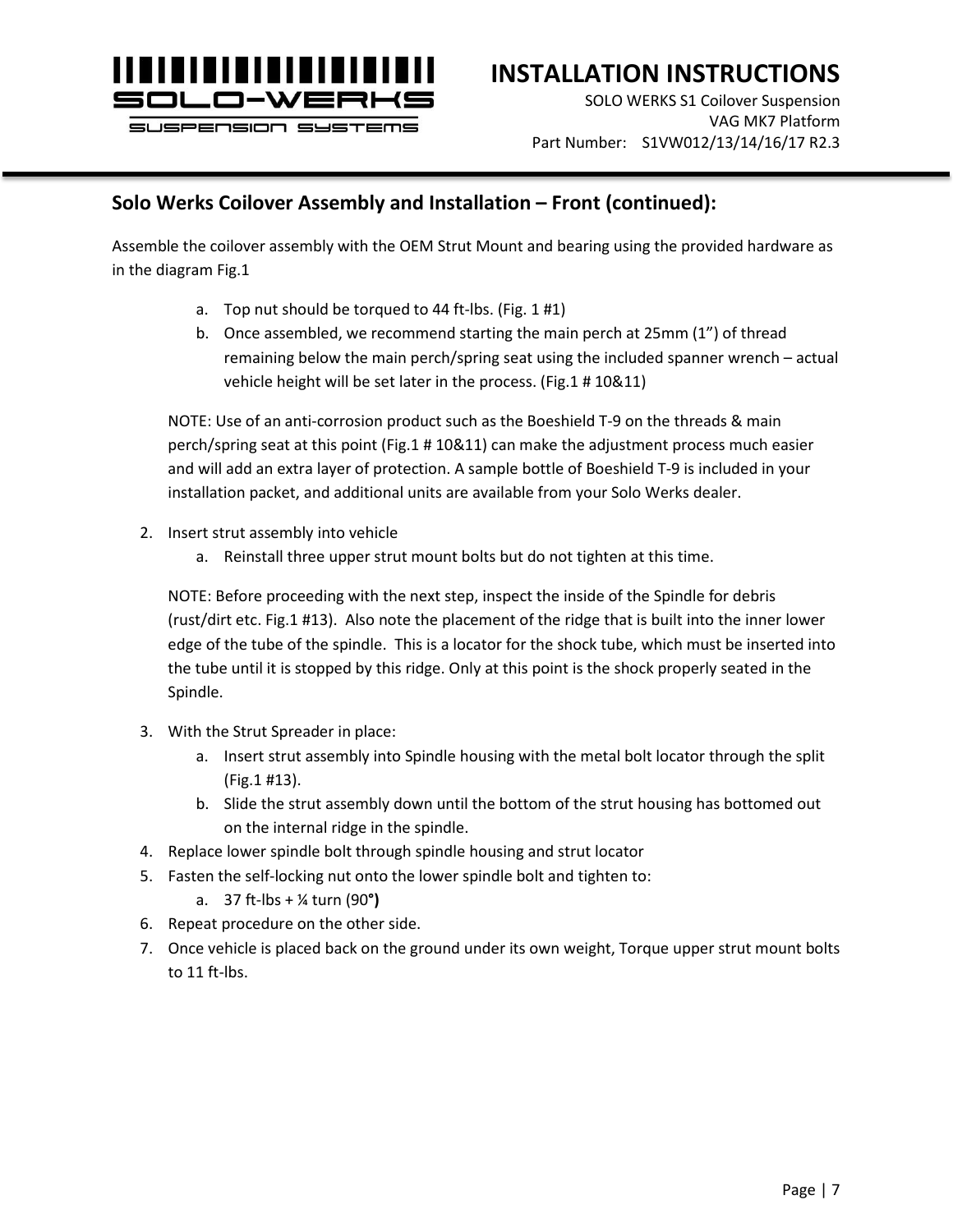

# **INSTALLATION INSTRUCTIONS**

SOLO WERKS S1 Coilover Suspension VAG MK7 Platform Part Number: S1VW012/13/14/16/17 R2.3

### **Original Suspension Removal- Rear:**

**SOLO WERKS TIP:** *Disconnect Headlight level sensor from lower control arm before any other steps are taken. Disregard for this step could result in damage to sensor link.*

- 1. While Supporting lower trailing arm or beam in the compressed position (loaded as if it is on the ground)
	- a. Remove both lower shock bolts (passenger and driver's side shocks)
	- b. Independent Rear Suspension cars Remove outer control arm bolt.
	- c. Slowly lower rear trailing arm on both sides to remove the pressure on the rear springs
	- d. Remove rear springs
		- i. This may require you to lower down the rear beam or control arm to allow more room to remove the springs
- 2. Remove the two upper bolts from the upper shock mount on each side & remove rear shocks.
	- a. Remove the oem upper shock mount and dust boot assembly (not to be reused)
	- b. Make note of orientation of OEM parts to be reinstalled later. (Fig.2 #2)

### **Solo Werks Coilover Assembly and Installation – Rear:**

The Rear of this platform is a combination of a rear lowering spring & adjustable spring perch and specially matched shock absorber. The shock absorber does not need to be adjusted in any way to change the ride height.

**SOLO WORKS TIP:** *Just like the front struts, it is advisable to Prime the rear shocks as well. To purge the rear shocks: Refer to procedure on page 3.*

In the vertical position (as it would be installed in the vehicle):

- 1. Extend the shock rod to its full extent
- 2. Compress until 1" of the chrome shock rod is visible outside of the shock housing
- 3. Repeat 3-5 times or until the strokes feel consistent.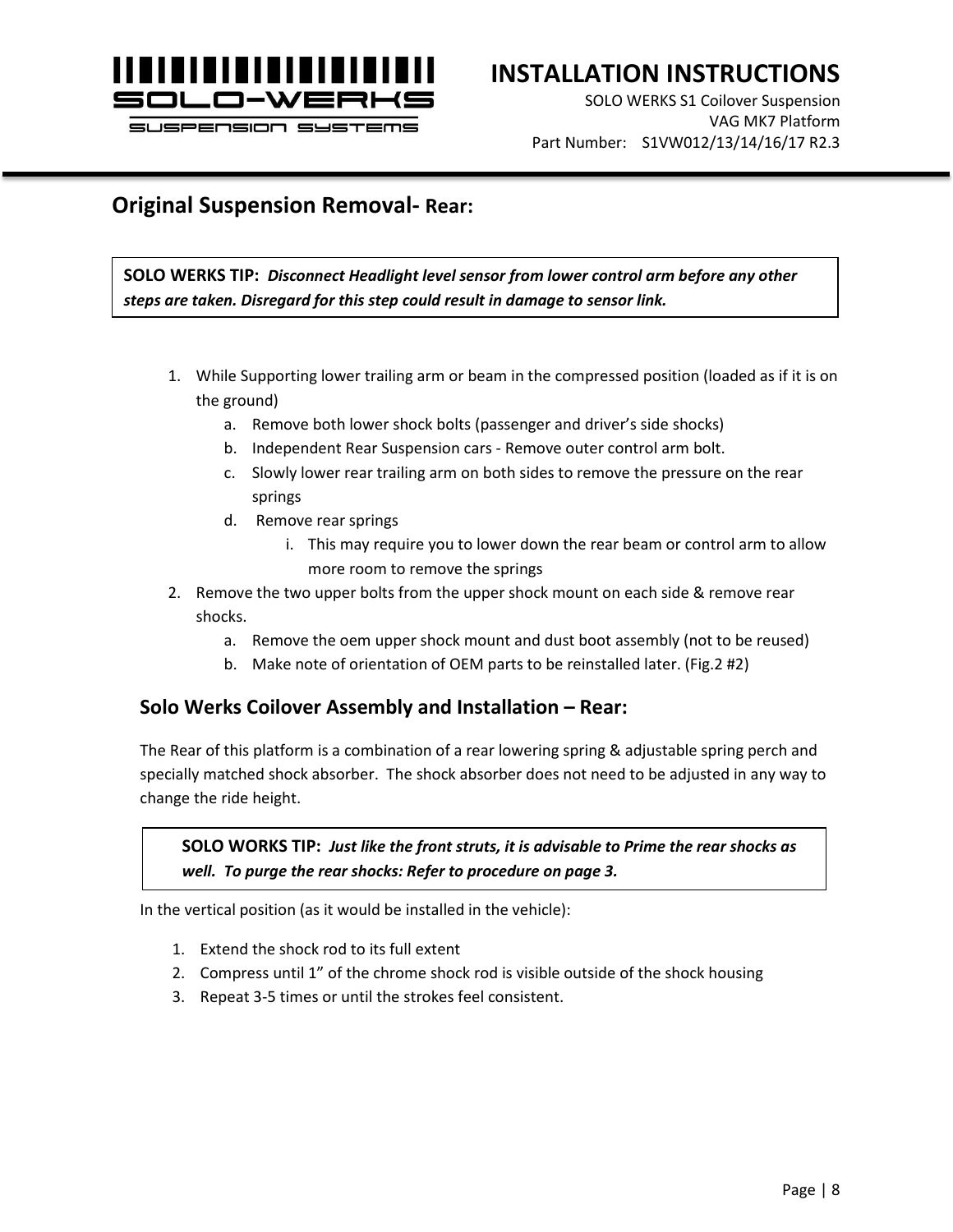

# **INSTALLATION INSTRUCTIONS**

SOLO WERKS S1 Coilover Suspension VAG MK7 Platform Part Number: S1VW012/13/14/16/17 R2.3

### **Solo Werks Coilover Assembly and Installation – Rear (continued):**

- 1. Remove both upper and lower factory spring pads from the vehicle and ensure that both areas are clean and free of any dirt or debris.
- 2. The Solo-Werks rear spring perch can be installed either on top of the spring (recommended) or below the spring depending on your preference.
	- a. With the spring perch located above the spring it makes for easier access for future adjustments.
		- i. OEM spring pad must be used in the lower position Bolt & washer are not used
	- b. Some customers prefer the security of bolting the rear spring perch into the lower control arm or beam.
		- i. OEM spring pad must be used in the upper position
		- ii. Bolt & Washer are used
- 3. Place the spring into the lower control arm and clock the end of the wind into the indentation on the OEM lower spring pad. (Fig.2 #10)
	- a. This is the end with the closer winds of the spring not the end with the spring wire ground flat
- 4. Prepare the perch for installation
	- a. Remove the bolt / lock washer / washer assembly from the bottom of the spring perches.
	- b. Thread the adjustable perches down close to the aluminum base.
- 5. Perch Installation:
	- a. On Top of Spring:
		- i. Place rubber isolator (Fig 2 #7) on perch base
		- ii. Place perch on flat ground end of spring
		- iii. Align the perch opening on the bottom with the locating bump on the frame
	- b. On bottom of spring / in control arm;
		- i. Secure the perch in the control arm using the bolt / lock washer / washer assembly /Place the perch into the top of the spring and align with chassis.
	- c. You may need to raise the rear axle to keep the assembly in place.
- 6. Repeat on the other side.
- 7. Assemble Solo-Werks rear shock (Fig.2) reusing OEM upper shock mount, Bump stop and Dust shield. Torque shock shaft bolt (Fig.2 #1) to 18 ft-lbs.
- 8. Place shock into vehicle and reinstall two upper shock mount bolts and torque to 37 ft-lbs.
- 9. Re install the lower bolt / lock washer / washer assembly through the opening in the bottom of the control arm/axle.
	- a. Do not torque lower shock bolts until vehicle is back on the ground and all weight is on vehicle. Then torque lower shock bolts to 130 ft-lbs.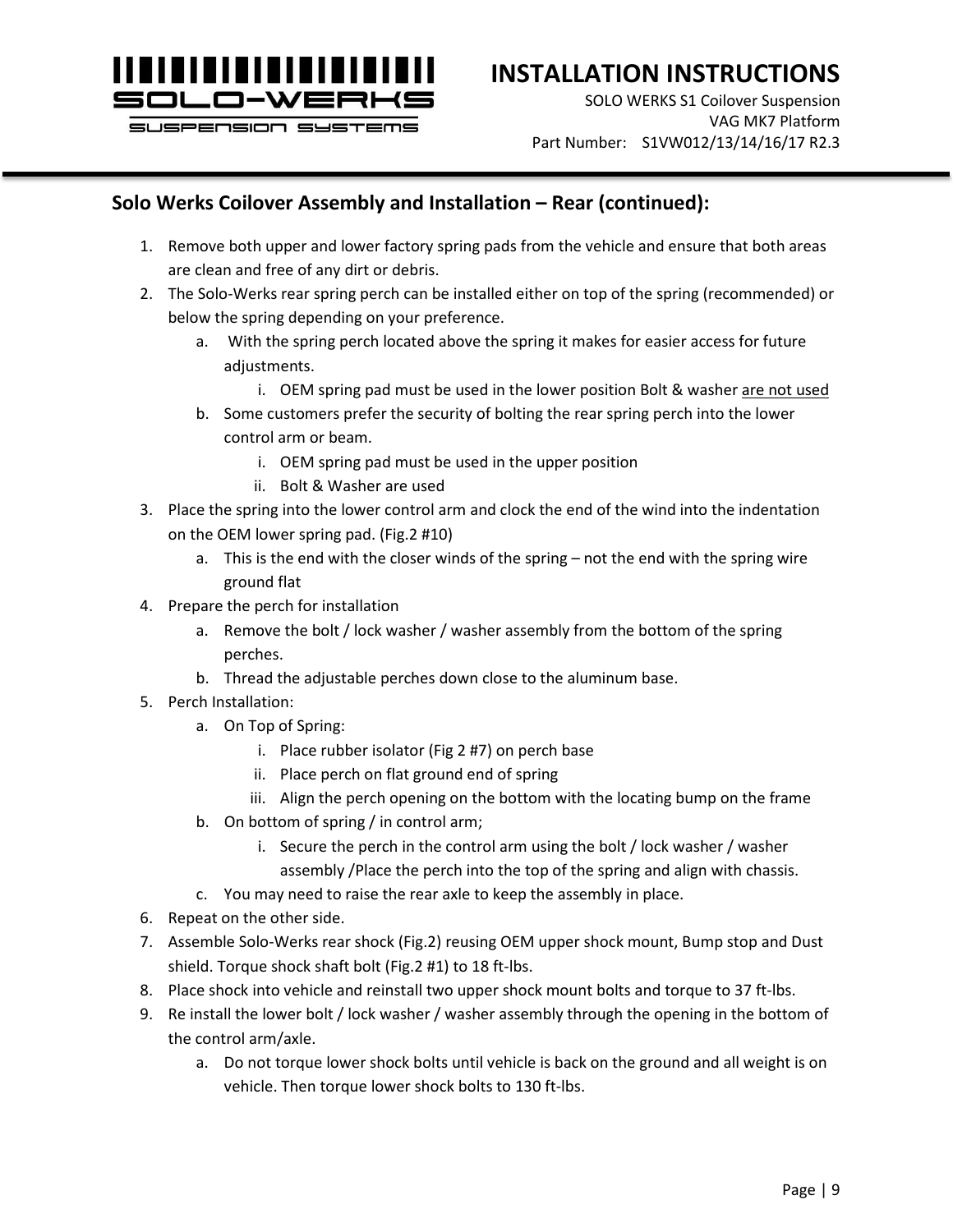

# **INSTALLATION INSTRUCTIONS**

SOLO WERKS S1 Coilover Suspension VAG MK7 Platform Part Number: S1VW012/13/14/16/17 R2.3

### **Solo Werks Coilover Final Details – Heights & Working Ranges**



|             |       | Lowering Range |           |         |                             |  |
|-------------|-------|----------------|-----------|---------|-----------------------------|--|
|             |       | lin Mm         |           | in Inch |                             |  |
| Model       | Year  | Front          | Rear      | Front   | Rear                        |  |
| Audi/VW MK7 | $15+$ | 35-65          | $35 - 70$ |         | 1.4" to 2.5"  1.4" to 2.75" |  |

| <b>Front Measurement</b>                                          |       |     |       |     |     |
|-------------------------------------------------------------------|-------|-----|-------|-----|-----|
| Max low mm Max low Inch Max high mm Max high Inch OEM mm OEM Inch |       |     |       |     |     |
| 315                                                               | 12.5" | 345 | 13.6" | 380 | 15" |

| <b>Rear Measurement</b>                                                     |        |     |       |     |     |  |  |
|-----------------------------------------------------------------------------|--------|-----|-------|-----|-----|--|--|
| Max low mm   Max low Inch   Max high mm   Max high Inch   OEM mm   OEM Inch |        |     |       |     |     |  |  |
| 310                                                                         | 12.25" | 345 | 13.6" | 380 | 15" |  |  |

- These measurements are in place to allow both front and rear dampers to operate properly and allow for ample shock travel.
- All measurements will be referenced from "center of wheel hub to bottom lip of fender (see example figure "a")
- Using this system outside of this range can cause premature failure and is cause to void your manufacturer specified warranty.
- Helper springs are intended to keep preload on the main spring under full suspension extension, do not remove!